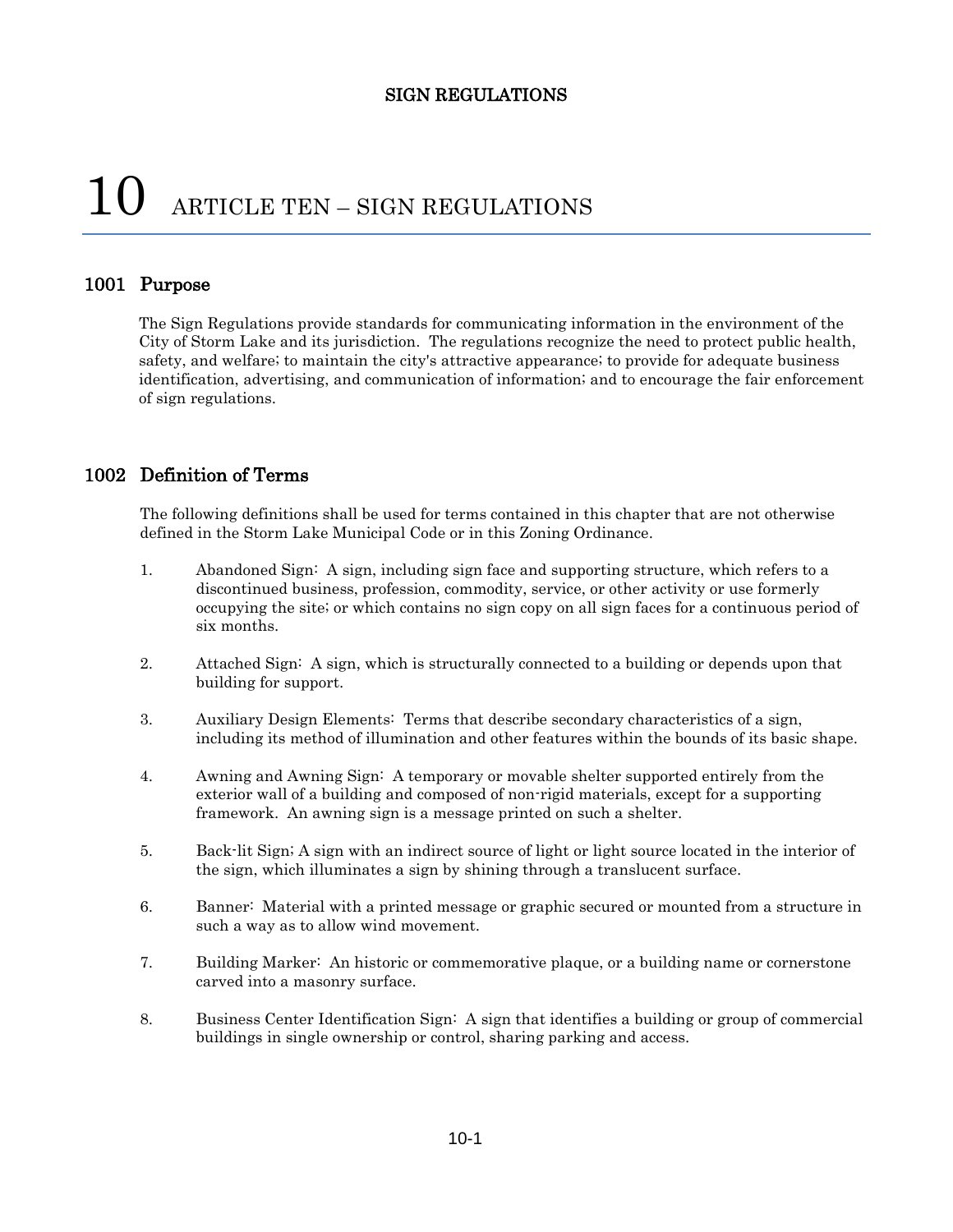- 9. Canopy: A projecting non-movable structure cantilevered or suspended from a building, supported by the main structural members to which it is attached, and used only as a roof or fixed shelter.
- 10. Canopy Sign: A sign, which is attached or made an integral part of a canopy.
- 11. Clearance: The distance from the bottom of a sign face elevated above grade and the grade below.
- 12. Detached Sign: A sign, which is self-supporting and structurally independent from any building.
- 13. Directional Sign: A sign that serves only to designate the location or direction of any area or place.
- 14. Double-Faced Sign: A sign consisting of no more than two parallel faces supported by a single structure.
- 15. Frontage: The length of a property line of any one premises abutting and parallel to a public street, private way, or court.
- 16. Ground Sign: A detached on-premise sign built on a freestanding frame, mast, or pole(s) with a clearance no greater than 3 feet.
- 17. Illumination: Lighting sources installed for the primary purpose of lighting a specific sign or group of signs.
- 18. Marquee: A permanent roofed structure attached to and supported by a building and extending over public right-of-way.
- 19. Maximum Permitted Sign Area: The maximum permitted combined area of all signs allowed on a specific property.
- 20. Monument Sign: An on-premise freestanding sign with the appearance of a solid base. The width of such base shall be at least 75 percent of the width of the sign.
- 21. Moving Sign: A sign, which conveys its message through rotating, changing, or animated elements.
- 22. Nonconforming Sign: A sign that was legally erected prior to the adoption of this chapter but which violates the regulations of this chapter.
- 23. Pole Sign: An on-premise sign built on a freestanding frame, mast, or pole(s) with a clearance greater than 3 feet, and where the support encompasses less than 75% of the width of the sign.
- 24. Portable Sign: Any sign supported by frames or posts rigidly attached to bases not permanently attached to the ground or a building and capable of being moved from place to place.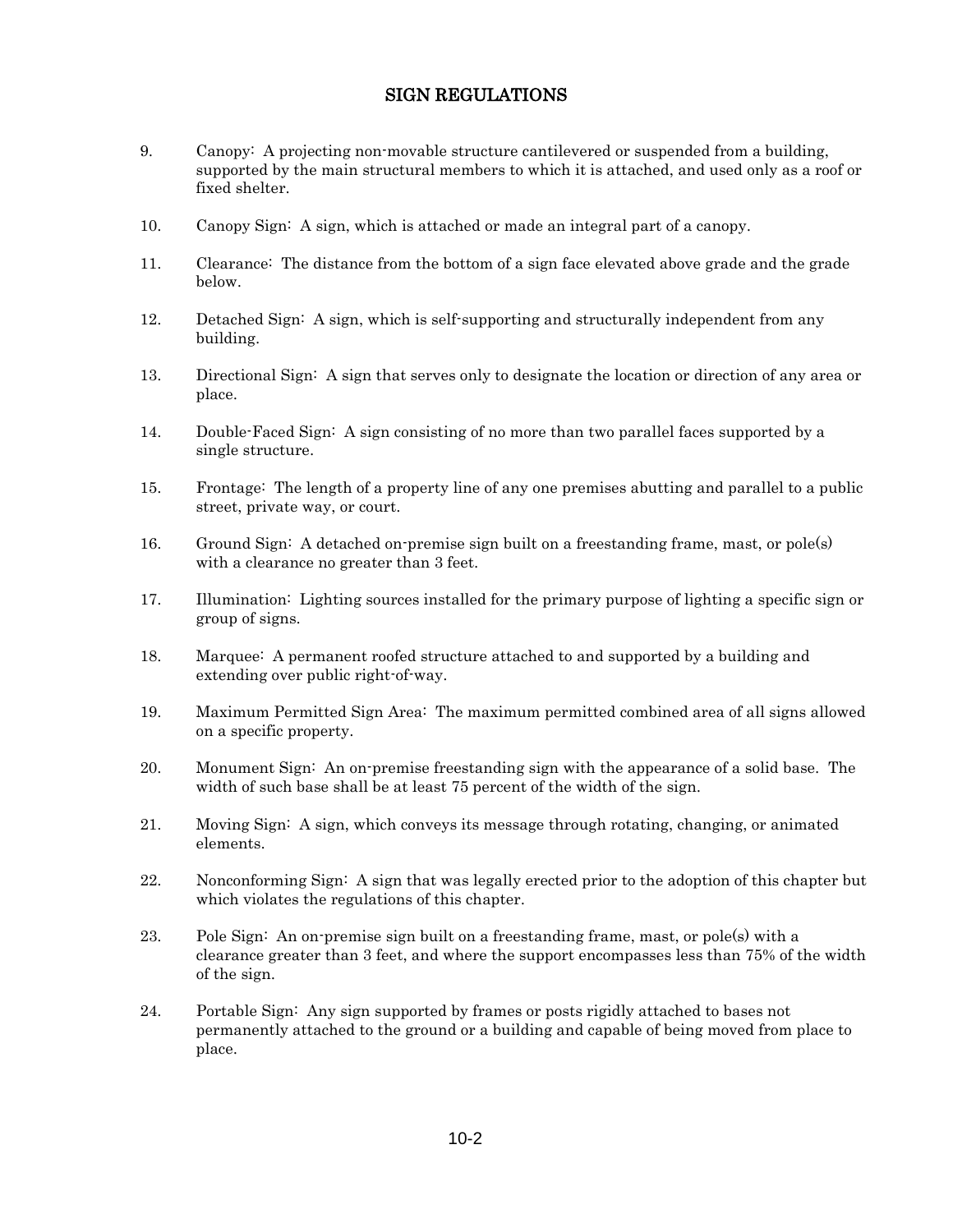- 25. Premise Identification Sign: Any sign which pertains to the use of a premises and which contains information about the owner or operator of that use; the type of business being conducted or the principal brand name of a commodity sold on the premises; and other information relative to the conduct of the use.
- 26. Premises: A tract of one or more lots or sites that are contiguous and under common ownership or control.
- 27. Projecting Signs: A sign other than a wall sign that is attached to and projects from a building face.
- 28. Residential Sign: A small detached or attached sign located on a residential premise, conveying a message communicated by the owner of the property.
- 29. Roof Sign: Any sign or part of sign erected upon, against, or directly above a roof or on top of or above the parapet or cornice of a building.
	- (a) Integral Roof Sign: A roof sign positioned between an eave line and the peak or highest point on a roof, substantially parallel to the face of a building.
	- (b) Above-Peak Roof Sign: A roof sign positioned above the peak of a roof or above a parapet or cornice.
- 30. Sign: A symbolic, visual device fixed upon a building, vehicle, structure, or parcel of land which is intended to convey information about a product, business, activity, place, person, institution, candidate, or political idea.
- 31. Sign Type: A functional description of the use of an individual sign. Includes owner identification, advertising, directional, electronic message, and temporary.
- 32. Street Facade: Any separate external face of a building, including parapet walls and omitted wall lines, oriented to and facing a public street, private way, or court. Separate faces oriented in the same direction or within 45 degrees of one another are considered part of the same street facade.
- 33. Temporary Signs: A sign, flag, banner, pennant, sandwich board, or valance constructed of lightweight materials which is not permanently attached to building or land, and which is intended for display for a limited period of time.
- 34. Wall Sign: A sign attached to and parallel with the side of a building.
- 35. Window Sign: A sign painted on or installed inside a window for the purpose of viewing from outside the premises.
- 36. Zone Lot: A parcel of land in single ownership that is large enough to meet the minimum zoning requirements of its zoning district and can provide such yards and other open spaces that are required by the site development regulations.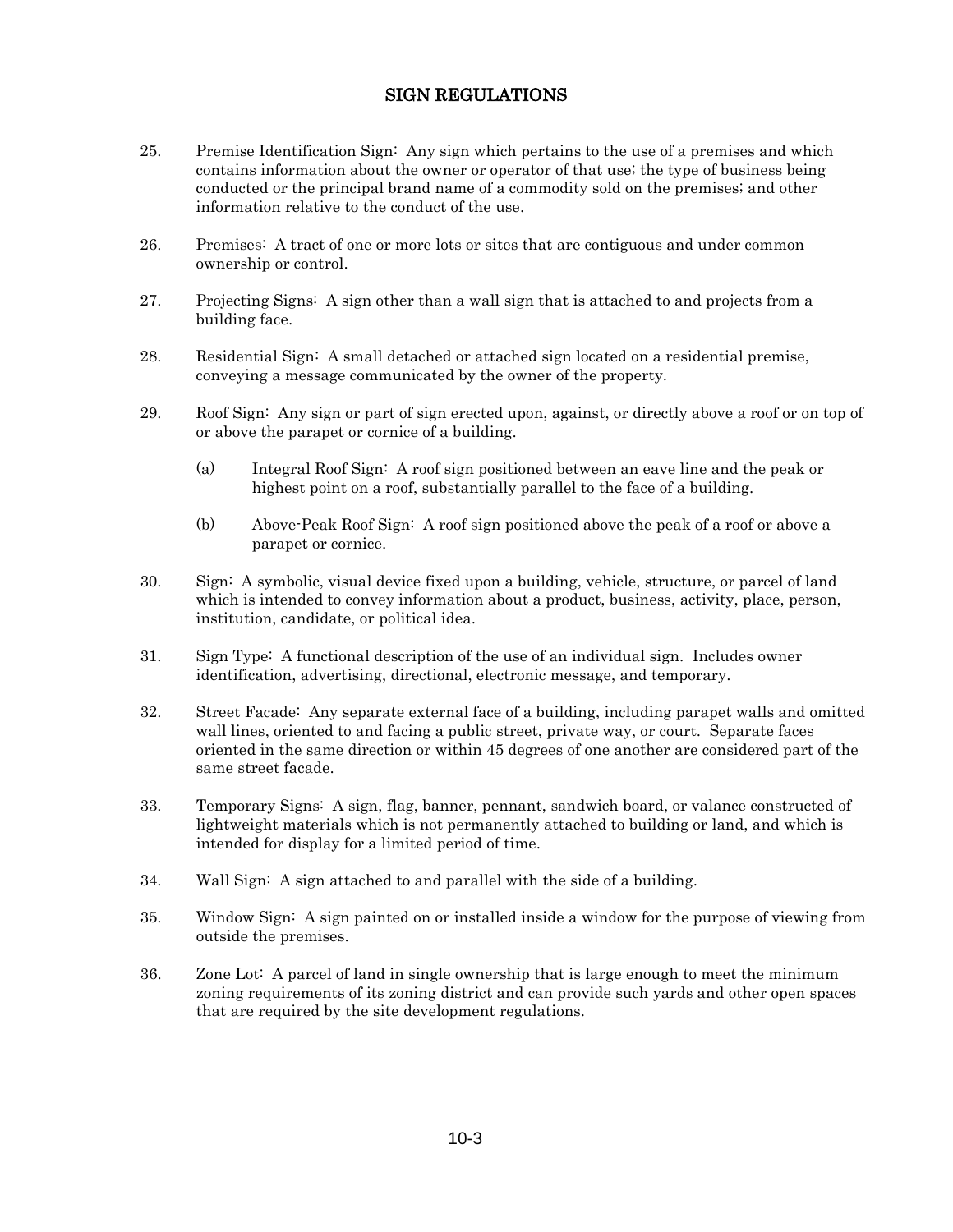## 1003 General Sign and Street Graphics Regulations

#### a. Compliance

Each sign or part of a sign erected within the zoning jurisdiction of the City of Storm Lake must comply with the provisions of this chapter and of other relevant provisions of the City of Storm Lake's Municipal Code.

#### b. Resolution of Conflicting Regulations

This chapter is not meant to repeal or interfere with enforcement of other sections of the City of Storm Lake's Municipal Code. In cases of conflicts between Code sections, State or Federal Regulations, the more restrictive regulations shall apply.

#### c. Prohibited Signs

The following signs are prohibited in all zoning districts.

- 1. Signs painted on or attached to rocks, trees, or other natural objects.
- 2. Signs or sign structures which resemble or conflict with traffic control signs or devices, which mislead or confuse persons traveling on public streets, or which create a traffic hazard.
- 3. Signs on public property or public right-of-way, unless specifically authorized by the Zoning Administrator.
- 4. Portable signs except as otherwise permitted by this Article and subject to a temporary permit.
- 5. Signs which create a safety hazard by obstructing the clear view of pedestrians or vehicles, or which obscure official signs or signals.
- 6. Abandoned signs. Any abandoned sign must be removed within 180 (one hundred eighty) days of date of abandonment.
- 7. Signs that are not clean or in substantial good repair, or are not affixed to a sound structure.
- 8. Signs advertising activities that are illegal under Federal, state, or local laws and regulations.

#### d. Exempt Signs

The following signs are permitted in any zoning district and are exempt from other provisions of this chapter.

1. Bulletin boards including electronic message centers for religious assembly or school uses, provided that they have a maximum sign area of 20 square feet and are not located in a required sign setback.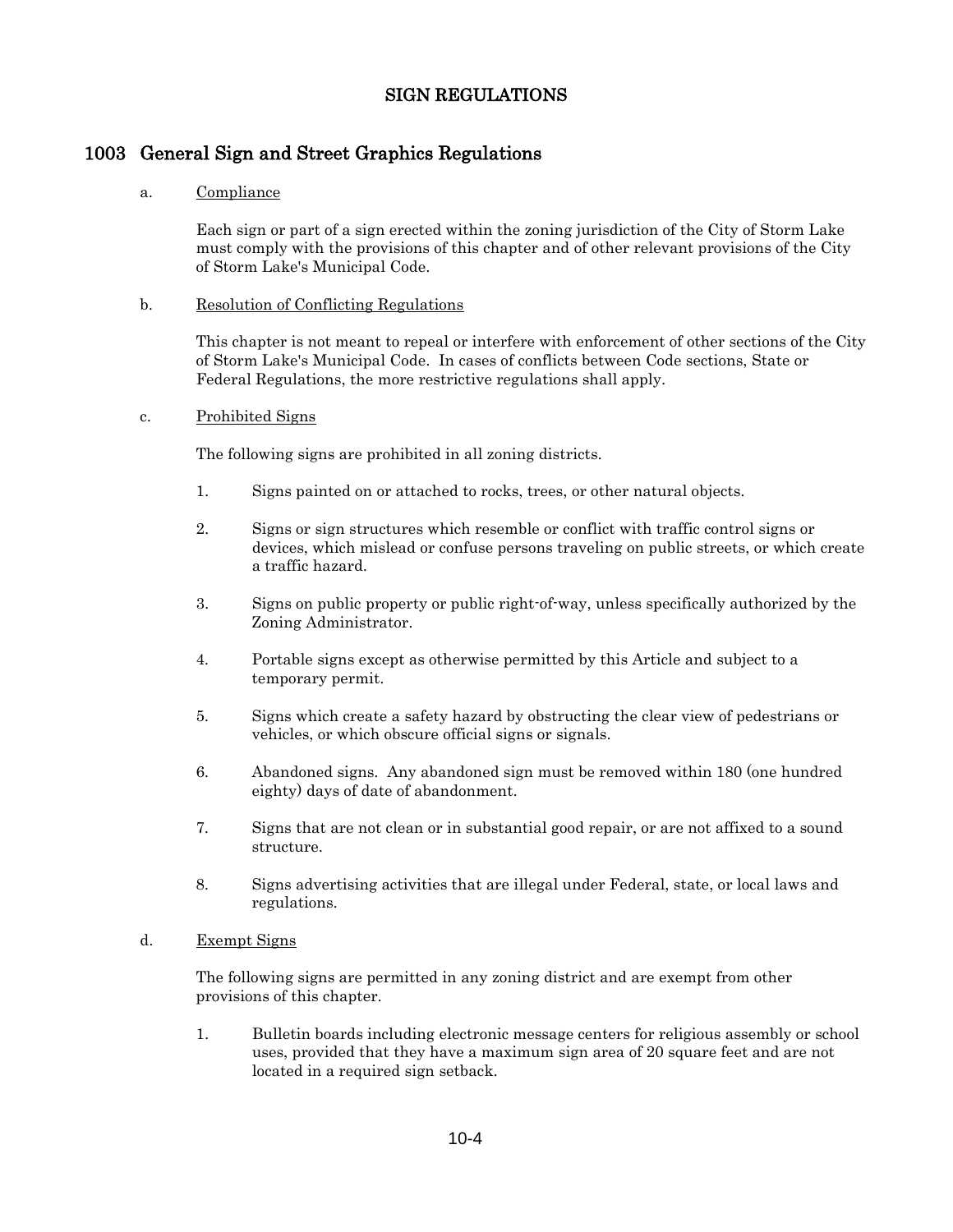- 2. One non-illuminated real estate sign per premises with a maximum size of six square feet per premises. Such signs shall have a maximum height of six feet and shall not be located on public right of way. Such signs shall be removed within 7 days of the disposition or buyer taking possession of the premises.
- 3. Official signs authorized by a government or governmental subdivision that gives traffic, directional, or warning information.
- 4. Seasonal decorations for display on private or public property.
- 5. Non-illuminated construction signs with a total size of 100 square feet per premises. Such signs shall be removed within 7 days of the completion of construction.
- 6. One temporary sign per zoned lot for grand openings or special events, provided that such sign remains in place for a maximum of seven days.
- 7. Works of graphic art painted or applied to building walls, which contain no advertising or business identification messages and authorized by the Zoning Administrator.
- 8. Non-illuminated political campaign signs on private property.
- 9. Residential signs under 2 square feet in size.
- 10. Neighborhood or subdivision identification signs under 50 square feet.
- 11. Street numbers, house numbers or address numbers.
- 12. Signs which are not visible from a public right-of-way, private way, or court or from a property other than that on which the sign is installed.
- 13. Window signs in commercial and industrial zones.

#### e. Temporary and Civic Signs

- 1. Temporary signs are permitted in Commercial and Industrial zoning districts, subject to the following requirements:
	- (a) The total size of such signs does not exceed 40 square feet.
	- (b) No more than two such signs are permitted at any single premises. Subject to maximum square footage.
	- (c) Temporary signs may be present at any single premises for a maximum of 14 consecutive days.
- 2. Temporary signs for non-profit civic campaigns or events, or other non-commercial events are permitted in any zoning district and are exempt from other provisions of this Article, subject to the following requirements: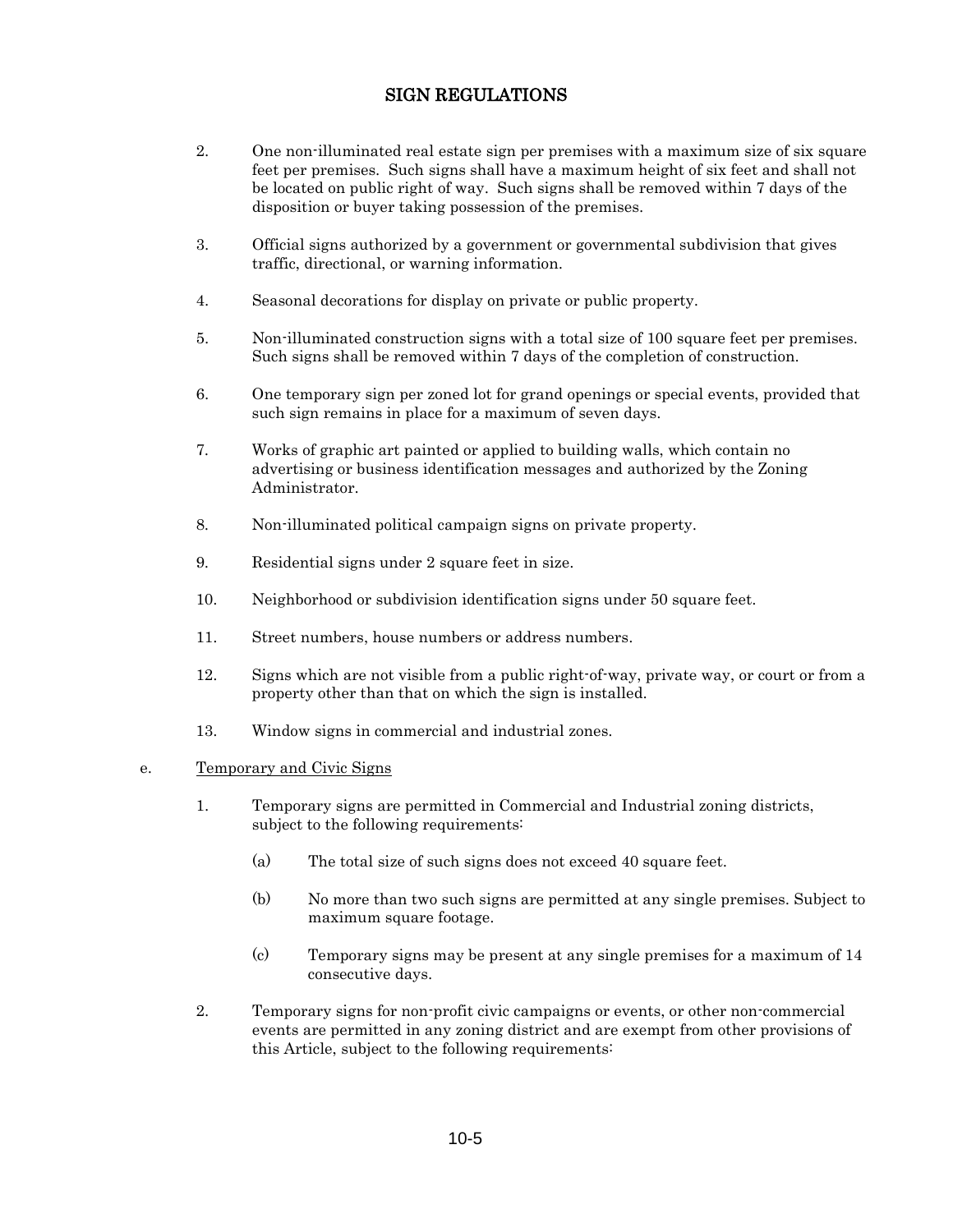(a) The maximum size of such signs is 10 square feet when located in any residential, and LC Limited Commercial zoning district; and 40 square feet in any other zoning district.

#### f. Portable Signs

- 1. In no case shall a sign that was designed for or used as a portable type sign be converted for use as a permanent wall, pole or monument sign.
- 2. No portable sign is allowed to be flashing.
- 3. Maximum square footage of a portable sign is 32 square feet.
- 4. No portable sign is allowed on City Right of Way.
- 5. Portable signs shall be allowed by permit with only 5 permits allowed per year, per business at 2 weeks per occurrence.

#### g. Buffer Yards

No sign other than on-premise directional signs shall be placed within any buffer yard required by Article 8, Landscaping and Screening Regulations, except buffer yards adjacent to intervening streets.

#### h. Vision-Clearance Area

No sign may project into or be placed within a vision-clearance area defined by a triangle with legs of 20 feet from the point at which property lines meet the curbs or edges of two intersecting streets, private ways, or courts or an intersecting street, private way, or court and driveway (approach), meet.

## 1004 General Regulations: Basic Design Elements For On-premise Signs

#### a. Wall Signs and Graphics

Wall signs and graphics are subject to the following general regulations:

- 1. A wall sign shall not extend more than 30 inches from the wall to which it is attached.
- 2. A wall sign must be parallel to the wall to which it is attached.
- 3. A wall sign may not extend beyond the corner of the wall to which it is attached, except where attached to another wall sign, it may extend to provide for the attachment.
- 4. A wall sign may not extend beyond its building's roofline, or adjacent roofline whichever is higher.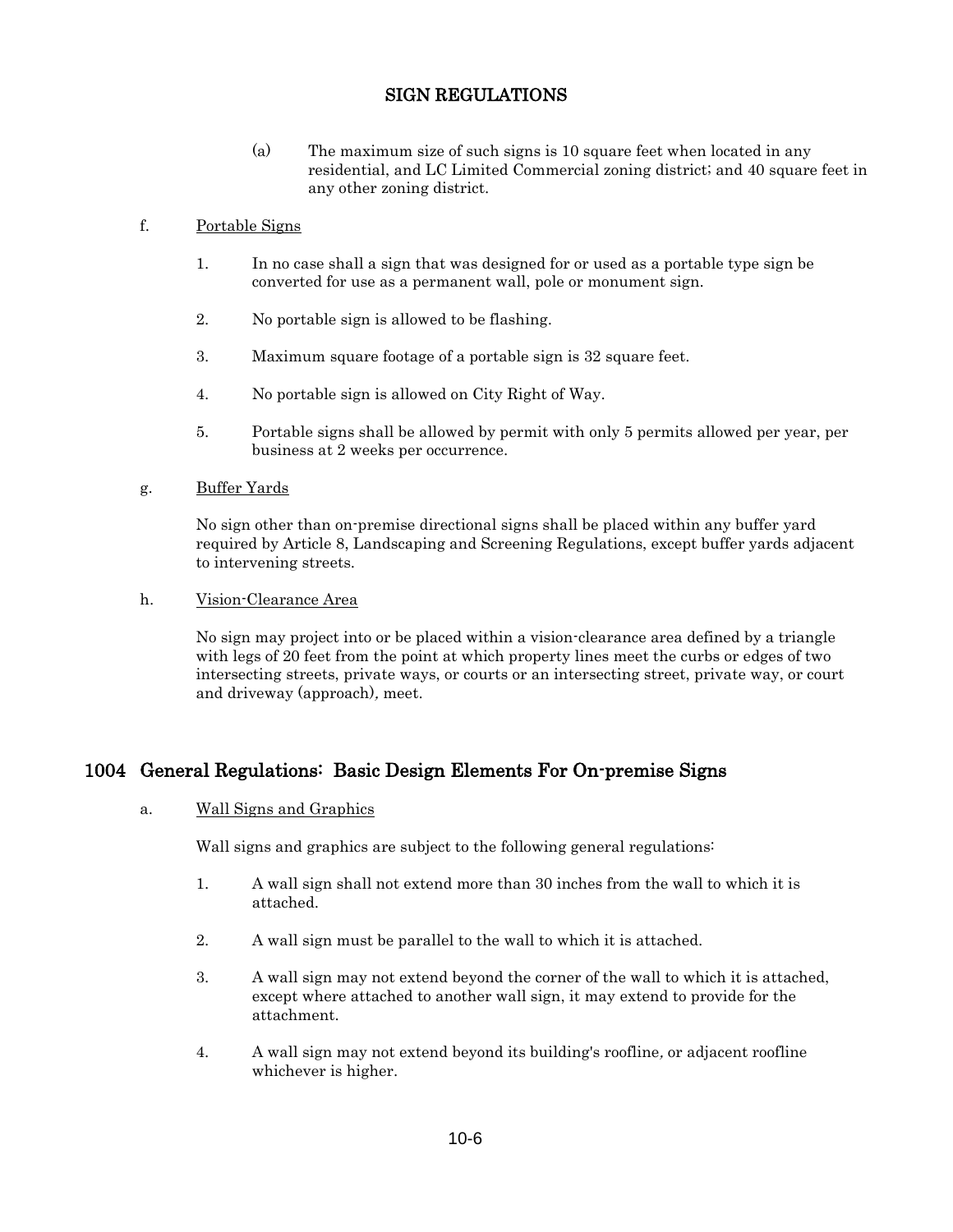- 5. A wall sign attached to a building on its front property line may encroach upon public right-of-way by no more than 18 inches. Such a wall sign shall provide minimum clearance of eight feet, six inches.
- 6. For the purpose of calculating permitted sign areas pursuant to this chapter; signs painted on the walls of buildings shall be considered wall signs.
- 7. Where permitted, canopy signs are counted as wall signs when calculating total permitted sign area.

#### b. Projecting Signs and Graphics

Projecting signs and graphics are subject to the following general regulations:

- 1. The maximum projection of any projecting sign shall be as follows:
	- (a) 3 feet over public sidewalks less than 12 feet wide;
	- (b) 5 feet over public sidewalks 12 feet wide or more, or over private property.
- 2. A projecting sign may be no closer than two feet from the vertical plane of the inside curb line.
- 3. Each projecting sign must maintain at least the following vertical clearances:
	- (a) 15 feet over parking lots;
	- (b) 18 feet over driveways.
- 4. No projecting sign extending three feet or more from a property line may be located within 10 feet of any other projecting sign extending three feet or more from a property line, or 5 feet from adjoining business frontage.
- 5. Projecting signs must minimize visible support structure and may not expose guy wires, cables, turnbuckles, angle iron, or other similar external support structure.
- 6. Projecting signs are not allowed in alleys.
- c. Pole Signs

Pole signs, where permitted, are subject to the following general regulations:

- 1. Each pole sign must maintain at least the following vertical clearances:
	- (a) 7 feet, 6 inches over private sidewalks;
	- (b) 10 feet if located within vision clearance area (Section 1003(h))
	- (c) 15 feet over parking lots;
	- (d) 18 feet over driveways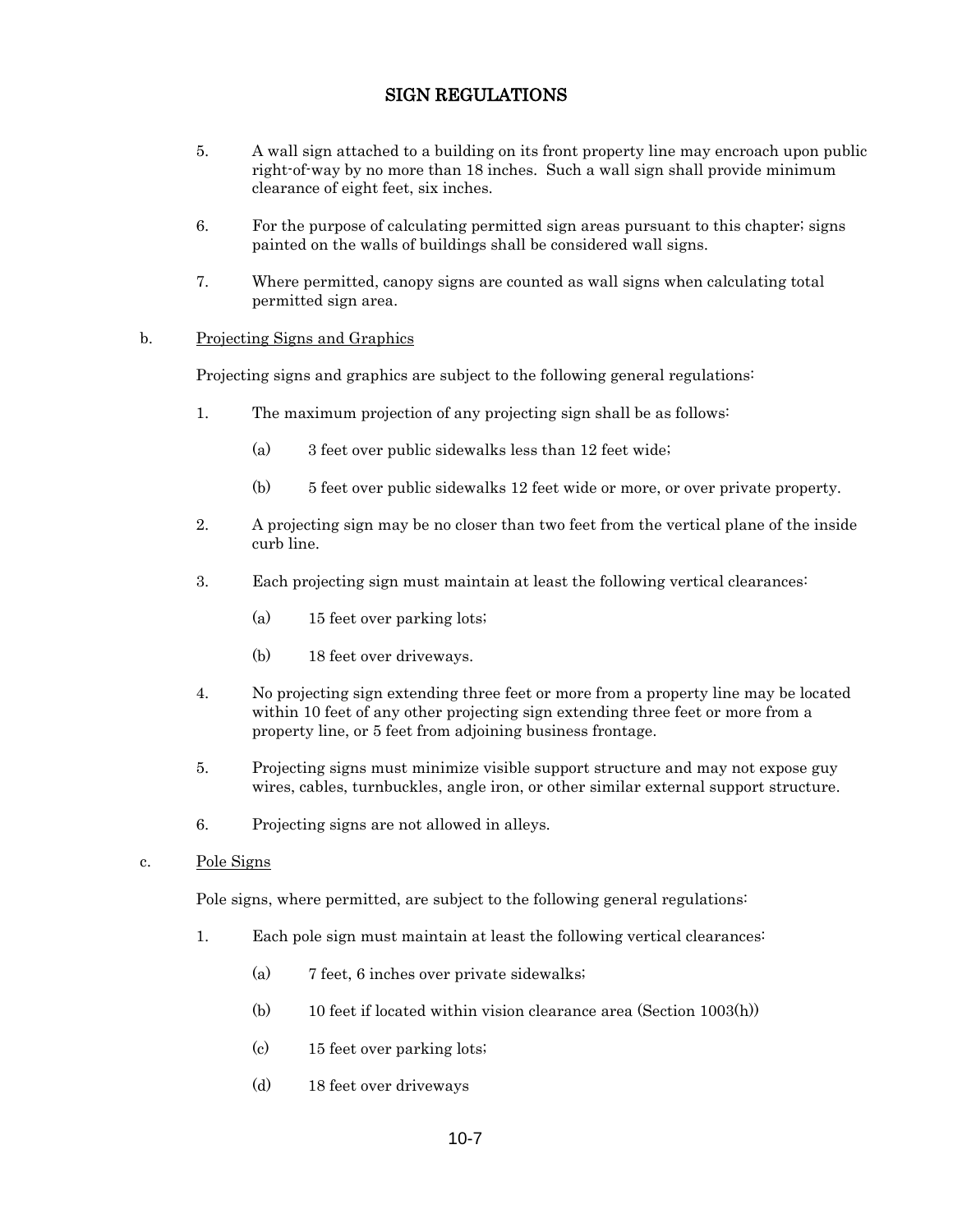2. Permitted pole signs may revolve at a rate not to exceed six revolutions per minute.

#### d. Roof Signs

Roof signs are subject to the following regulations:

- 1. Where permitted, integral roof signs may be used interchangeably with wall signs.
- 2. Integral roof signs may not exceed the permitted height for pole signs.
- 3. An integral roof sign must be mounted parallel to the wall of the building that it faces.

## 1005 General Regulations: Other Design Elements

- a. Illumination
	- 1. Lighting, when installed, must be positioned in such a manner that light is not directed onto an adjoining property or onto a public street or highway.
- b. Marquees and Marquee Signs
	- 1. Signs placed on, attached to, or constructed on a marquee are subject to the maximum projection and clearance regulations of projecting signs.

#### c. Banners

- 1. A banner sign projecting from a building may not exceed the wall height of the building.
- 2. Maximum size of a banner is 120 square feet.
- d. Clocks
	- 1. For the purposes of this chapter, clocks are not considered a moving sign.

## 1006 Method of Measurement for Regulators

a. Maximum Permitted Sign Area

Maximum permitted sign area for a premise is set forth as a numerical limit or as a function of the frontage of the premises on a street. For properties with frontage on more than one street, the total frontage shall be calculated as the total of all frontages.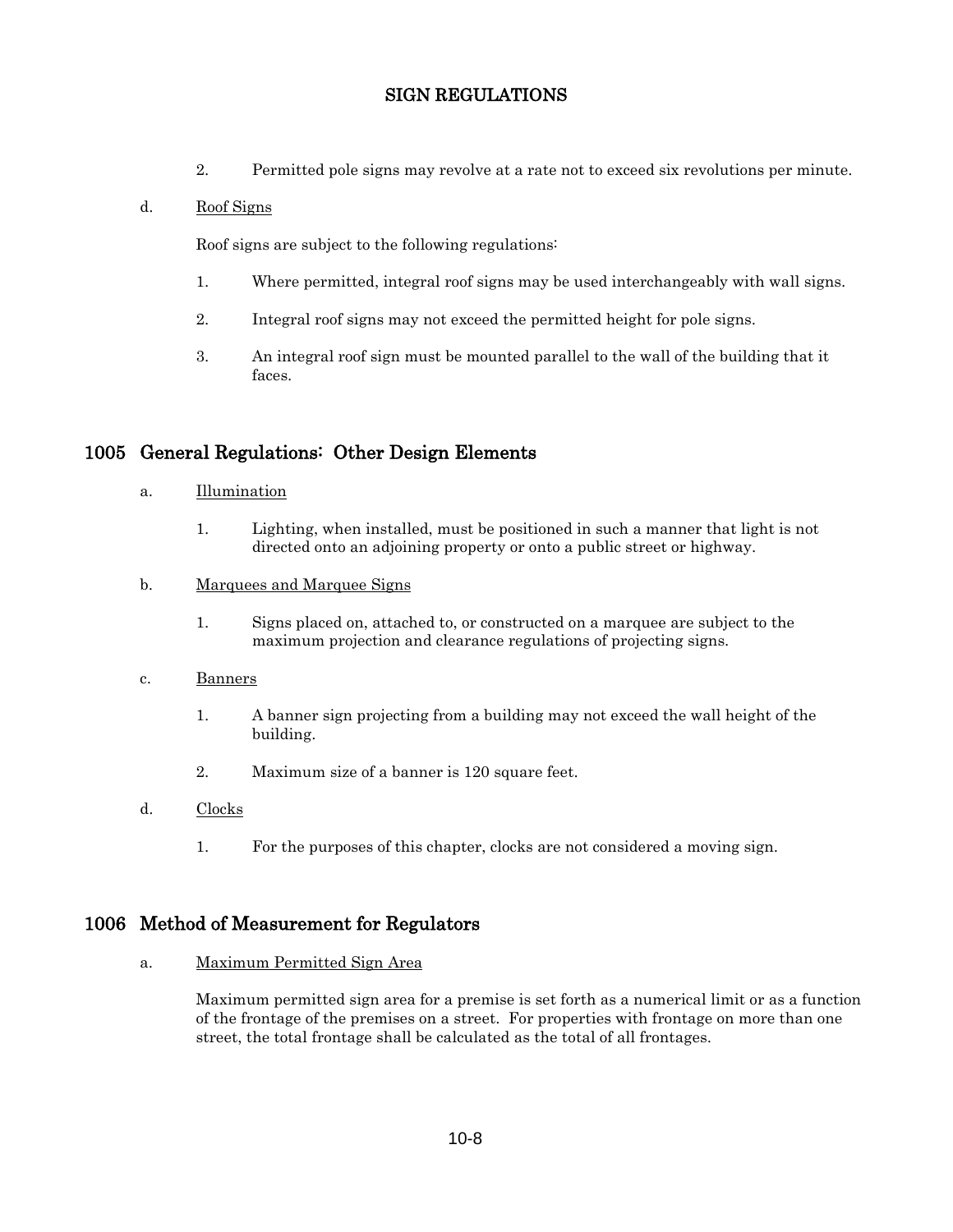### b. Sign Area

- 1. Sign area includes the entire area within the perimeter enclosing the extreme limits of the sign, including individual letters painted or applied, excluding any structure essential for support or service of the sign, or architectural elements of the building.
- 2. The area of double-faced signs is calculated on the largest face only.
- 3. The sign area for ground signs, monument signs, and architectural sign bands is calculated as the area enclosing the extreme limits of the letters, symbols, and images.

#### c. Height

The height of a sign is measured from the average grade level below the sign to the topmost point of the sign or sign structure.

d. Setback

The setback of a sign is measured from the property line to the supporting frame of the sign face, mast, pole or base of the sign; whichever is closest to the property line.

# 1007 Permitted Sign Types and Specific Regulations by Zoning Districts

The following tables set forth permitted sign types and regulations and design standards for signs and graphics for each zoning district.

| <b>SIGN TYPES</b>                 | <b>RES</b> | $R-1$ | $R-2$ | $R-3$ | $R-4$ | IN-<br>1,2,3 | P <sub>O</sub> | LC | cc | <b>CBD</b> | П | GI |
|-----------------------------------|------------|-------|-------|-------|-------|--------------|----------------|----|----|------------|---|----|
| <b>DETACHED SIGNS</b>             |            |       |       |       |       |              |                |    |    |            |   |    |
| Residential                       | P          | P     | P     | P     | P     | $\mathbf{P}$ |                | P  | P  |            |   |    |
| <b>Business</b><br>Identification | P          | P     | P     | P     | P     | P            |                | P  | P  | P          | P | P  |
| Ground                            | P          | P     | P     | P     | P     | P            | P              | P  | P  | P          | P | P  |
| Pole                              |            |       |       |       |       |              |                | P  | P  | P          | P | P  |
| Monument                          | P          | P     | P     | P     | P     | P            | P              | P  | D  | P          | P | P  |

## Table 10-1: Permitted Sign Types by Zoning District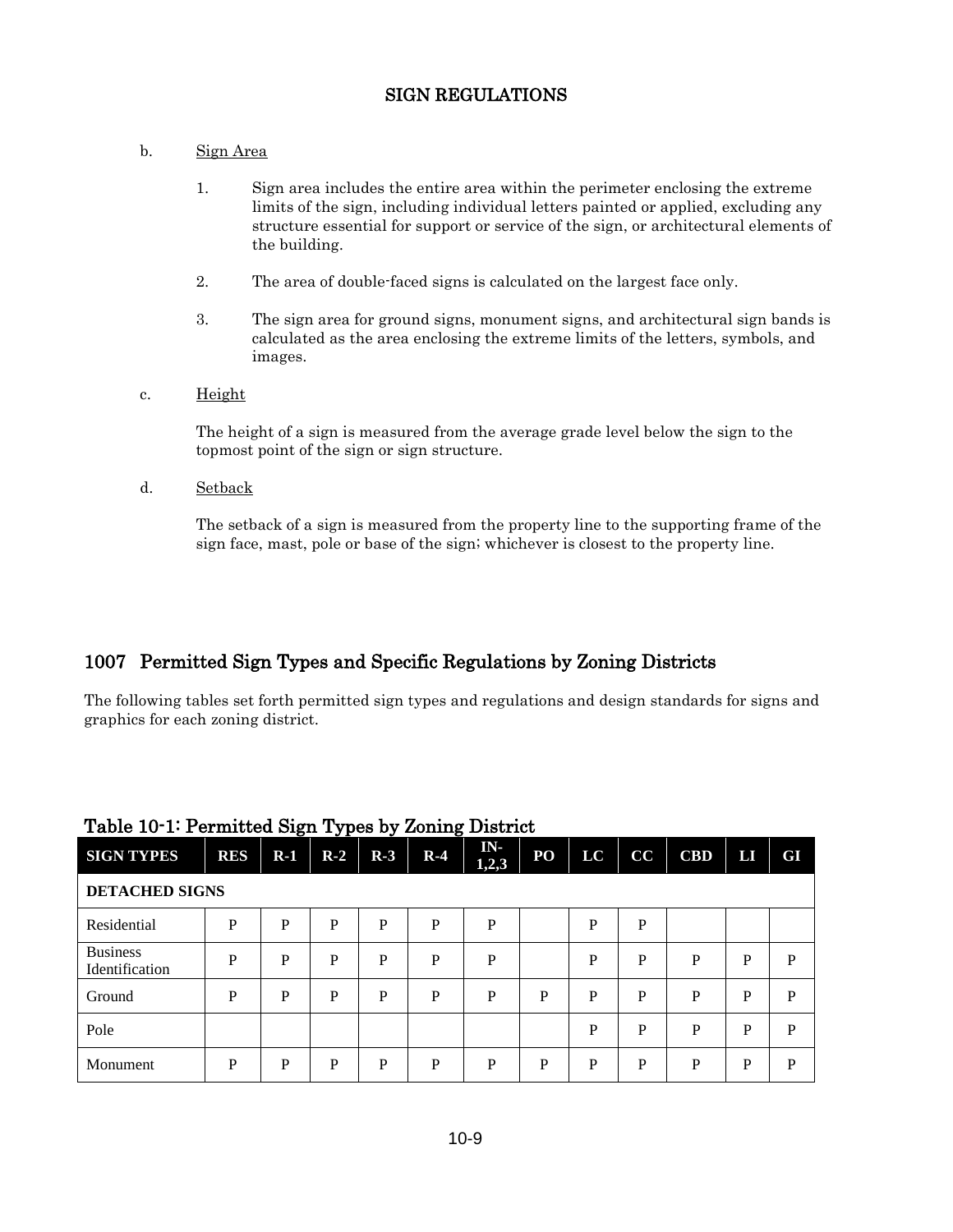| <b>SIGN TYPES</b>                     | <b>RES</b>   | $R-1$       | $R-2$        | $R-3$        | $R-4$        | IN-<br>1,2,3 | PO             | LC           | CC             | CBD          | LI           | GI           |
|---------------------------------------|--------------|-------------|--------------|--------------|--------------|--------------|----------------|--------------|----------------|--------------|--------------|--------------|
| <b>ATTACHED SIGNS</b>                 |              |             |              |              |              |              |                |              |                |              |              |              |
| Awning                                |              |             |              | $\mathbf P$  | $\, {\bf P}$ |              |                | $\, {\bf P}$ | $\, {\bf P}$   | ${\bf P}$    | $\mathbf P$  | ${\bf P}$    |
| Banner                                |              |             |              |              |              |              |                | ${\bf P}$    | ${\bf P}$      | $\mathbf{P}$ | ${\bf P}$    | $\mathbf{P}$ |
| <b>Building Marker</b>                | $\mathbf{P}$ | $\mathbf P$ | ${\bf P}$    | ${\bf P}$    | $\, {\bf P}$ | ${\bf P}$    | $\overline{P}$ | ${\bf P}$    | $\overline{P}$ | $\mathbf{P}$ | ${\bf P}$    | $\, {\bf P}$ |
| Canopy                                |              |             |              |              |              |              |                | $\, {\bf P}$ | $\, {\bf P}$   | ${\bf P}$    | ${\bf P}$    | $\mathbf{P}$ |
| <b>Business</b><br>Identification     | $\mathbf P$  | ${\bf P}$   | $\mathbf{P}$ | ${\bf P}$    | ${\bf P}$    | ${\bf P}$    |                | $\mathbf{P}$ | ${\bf P}$      | ${\bf P}$    | $\mathbf P$  | $\mathbf{P}$ |
| Marquee                               |              |             |              |              |              | ${\bf P}$    |                | $\mathbf{P}$ | $\, {\bf P}$   | ${\bf P}$    | $\mathbf P$  | $\mathbf{P}$ |
| Projecting                            | $\, {\bf P}$ | ${\bf P}$   | ${\bf P}$    | $\mathbf P$  | ${\bf P}$    | ${\bf P}$    |                | ${\bf P}$    | $\mathbf{P}$   | ${\bf P}$    |              |              |
| Roof, Integral                        |              |             |              |              |              |              |                | $\, {\bf P}$ | $\mathbf{P}$   | ${\bf P}$    | $\mathbf{P}$ | $\mathbf{P}$ |
| Roof, Above<br>Peak                   |              |             |              |              |              |              |                |              |                |              | ${\bf P}$    | $\mathbf P$  |
| Wall                                  | $\mathbf{P}$ | ${\bf P}$   | ${\bf P}$    | ${\bf P}$    | ${\bf P}$    | ${\bf P}$    | ${\bf P}$      | ${\bf P}$    | ${\bf P}$      | ${\bf P}$    | ${\bf P}$    | $\mathbf P$  |
| Window                                |              |             |              |              |              | ${\bf P}$    | ${\bf P}$      | $\, {\bf P}$ | $\, {\bf P}$   | ${\bf P}$    | $\, {\bf P}$ | ${\bf P}$    |
| <b>MISCELLANEOUS</b>                  |              |             |              |              |              |              |                |              |                |              |              |              |
| Flag, Non<br>Commercial               | $\mathbf{P}$ | $\mathbf P$ | $\, {\bf P}$ | $\, {\bf P}$ | ${\bf P}$    | ${\bf P}$    | $\mathbf P$    | ${\bf P}$    | $\mathbf P$    | $\mathbf P$  | $\, {\bf P}$ | ${\bf P}$    |
| Portable, Civic<br><b>Uses Only</b>   | $\mathbf{P}$ | $\mathbf P$ | $\, {\bf P}$ | $\, {\bf P}$ | $\mathbf{P}$ | ${\bf P}$    | ${\bf P}$      | $\mathbf{P}$ | ${\bf P}$      | ${\bf P}$    | $\mathbf P$  | $\mathbf{P}$ |
| <b>DESIGN ELEMENTS - ILLUMINATION</b> |              |             |              |              |              |              |                |              |                |              |              |              |
| Back-Lit                              |              |             |              |              |              |              |                | ${\bf P}$    | ${\bf P}$      |              |              |              |
| Indirect, Civic<br>Use Only           | $\mathbf{P}$ | ${\bf P}$   | $\mathbf P$  | $\mathbf P$  | ${\bf P}$    | ${\bf P}$    |                | ${\bf P}$    | ${\bf P}$      | $\mathbf{P}$ | $\mathbf P$  | $\mathbf P$  |
| Internal, Civic<br>Use Only           | $\mathbf P$  | ${\bf P}$   | ${\bf P}$    | ${\bf P}$    | ${\bf P}$    | $\mathbf P$  |                | ${\bf P}$    | ${\bf P}$      | ${\bf P}$    | ${\bf P}$    | P            |
| Neon                                  |              |             |              |              |              |              |                |              | ${\bf P}$      | ${\bf P}$    | ${\bf P}$    | $\mathbf P$  |
| Electronic<br>Information             |              |             |              |              |              | $\mathbf P$  |                | $\, {\bf P}$ | ${\bf P}$      | $\, {\bf P}$ | ${\bf P}$    | $\mathbf P$  |
| Moving                                |              |             |              |              |              |              |                |              |                |              |              | ${\bf P}$    |
| Rotating                              |              |             |              |              |              |              |                |              |                |              |              | ${\bf P}$    |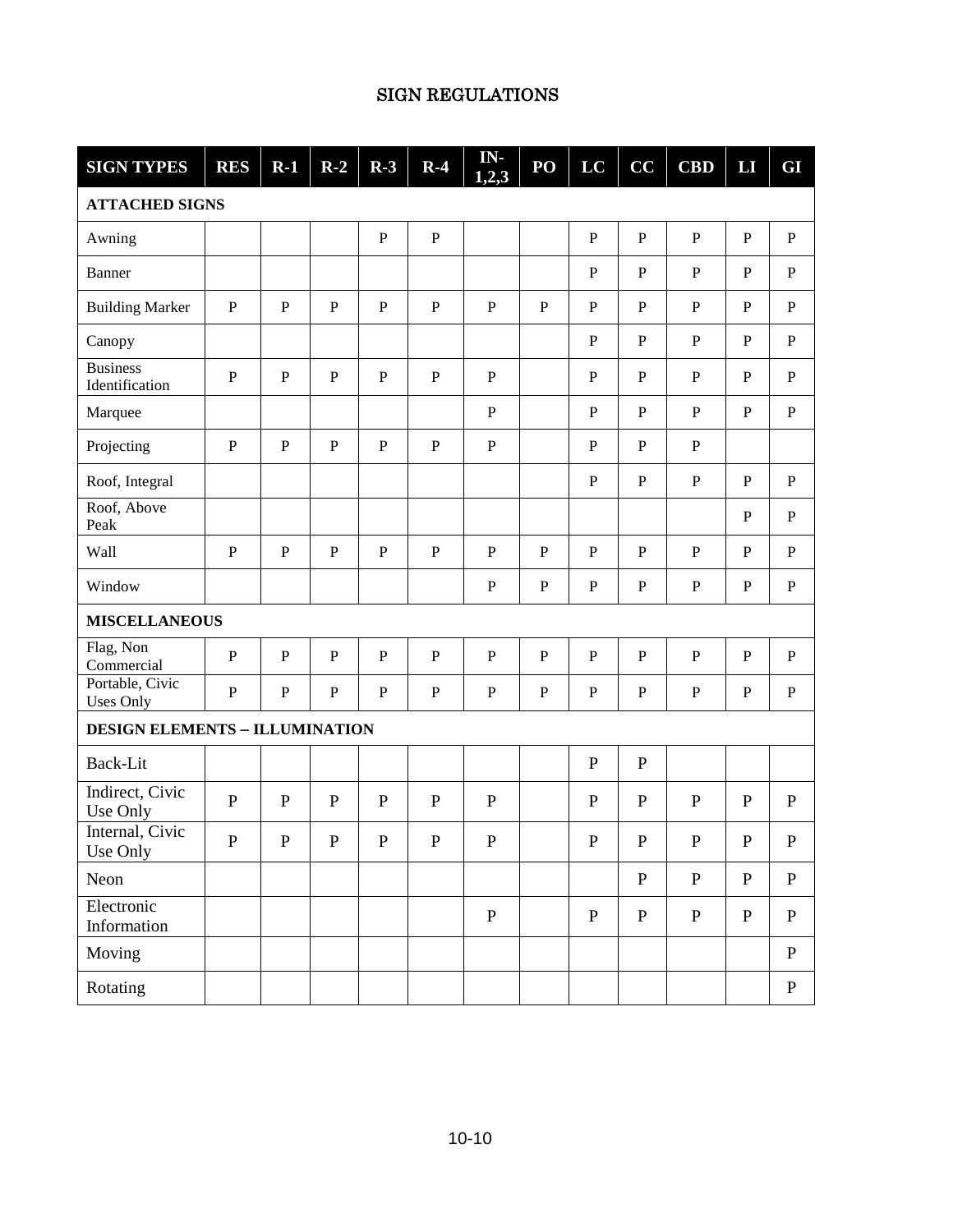| <b>SIGN TYPES</b>                                   | <b>RES</b> | $R-1$          | $R-2$          | $R-3$     | $R-4$     | IN-<br>1,2,3  | PO        | LC             | $CC^*$    | <b>CBD</b><br>*** | LЛ<br>$\approx$ | GI<br>$\ast$ |
|-----------------------------------------------------|------------|----------------|----------------|-----------|-----------|---------------|-----------|----------------|-----------|-------------------|-----------------|--------------|
| <b>DETACHED SIGNS</b>                               |            |                |                |           |           |               |           |                |           |                   |                 |              |
| Number Permitted<br>Per Premise                     | 1          | 1              | $\mathbf{1}$   | 1         |           | $\mathbf{1}$  | 1         | 1              | <b>NA</b> | 1                 | <b>NA</b>       | <b>NA</b>    |
| Per Feet of<br>Frontage                             | <b>NA</b>  | <b>NA</b>      | <b>NA</b>      | <b>NA</b> | <b>NA</b> | $\mathcal{C}$ | <b>NA</b> | $\overline{C}$ | F         | H                 | G               | G            |
| Maximum Size<br>(SqFt)                              | 100        | $\overline{A}$ | $\overline{A}$ | B         | B         | 200           | 100       | D              | 200       | 200               | 200             | 200          |
| Maximum Height<br>(Ft) of structure<br>above ground | 25         | 10             | 10             | 10        | 10        | 15            | 10        | 15             | 35        | 20                | 35              | 35           |
| Front Yard<br>Setback (Ft)                          | 25         | 5              | 5              | 10        | 10        | 5             | 5         | 10             | $\theta$  | $\theta$          | $\mathbf{0}$    | $\Omega$     |
| Side Yard Setback<br>(Ft)                           | 10         | 10             | 10             | 10        | 10        | 5             | 5         | 10             | 5         | $\theta$          | $\overline{0}$  | $\Omega$     |
| <b>ATTACHED SIGNS</b>                               |            |                |                |           |           |               |           |                |           |                   |                 |              |
| Maximum Size<br>(SqFt)                              | 100        | $\ast$         | *              | $**$      | $**$      | E             | <b>NA</b> | E              | 300       | 200               | 200             | 200          |
| Max % of Street<br>Façade                           | <b>NA</b>  | <b>NA</b>      | NA             | NA        | <b>NA</b> | 20            | NA        | 20             | 20        | 20                | 25              | 25           |

Table 10-2: Numbers, Dimensions and Locations of Signs by Zoning District

A: Total of all signs attached or detached cannot exceed 32 square feet for civic uses. Total of all signs attached or detached cannot exceed 2 square feet for residential uses including home occupations

B: Total of all signs attached or detached cannot exceed 48 square feet for project identification signs for multifamily or mobile home development and for non-residential uses when permitted Total of all signs attached or detached cannot exceed 2 square feet for residential uses including home occupations

- C: Square feet of signage per linear foot of frontage: 1 square foot with a maximum of 75 square feet.<br> $D$ : Total of all signs attached and detached cannot exceed 100 square feet for non residential premise D: Total of all signs attached and detached cannot exceed 100 square feet for non-residential premises only, 75 square feet for premises with primary residential use, for project identification signs for multi-family developments, 2 square feet for residential uses, including home occupations.
- $E$ : Total of all signs attached and detached cannot exceed 100 square feet for non-residential premises only, 75 square feet for premises with primary residential use, for project identification signs for multi-family developments, 2 square feet for residential uses, including home occupations.
- $\mathbf{F}$ : 1 sign allowed per 300 feet of frontage, if frontage of premises is 50 feet or less only one sign is allowed with a maximum of 100 square feet.
- $G:$  1 sign per 200 feet of frontage
- H: For premises with frontage of 25 feet or less, one detached sign up to 90 square feet is allowed, for premises with frontage of more than 25 feet may use 3 square feet per lineal feet of frontage to a maximum of 200 square feet for a detached sign.
- \* Maximum total square feet of all signs is 500 square feet. Allowed 2 square feet signage per linear foot of frontage.
- \*\* Maximum total square feet of all signs is 600 square feet. Allowed 2 square feet signage per linear foot of frontage.
- \*\*\* Maximum total square feet of all signs is 400 square feet.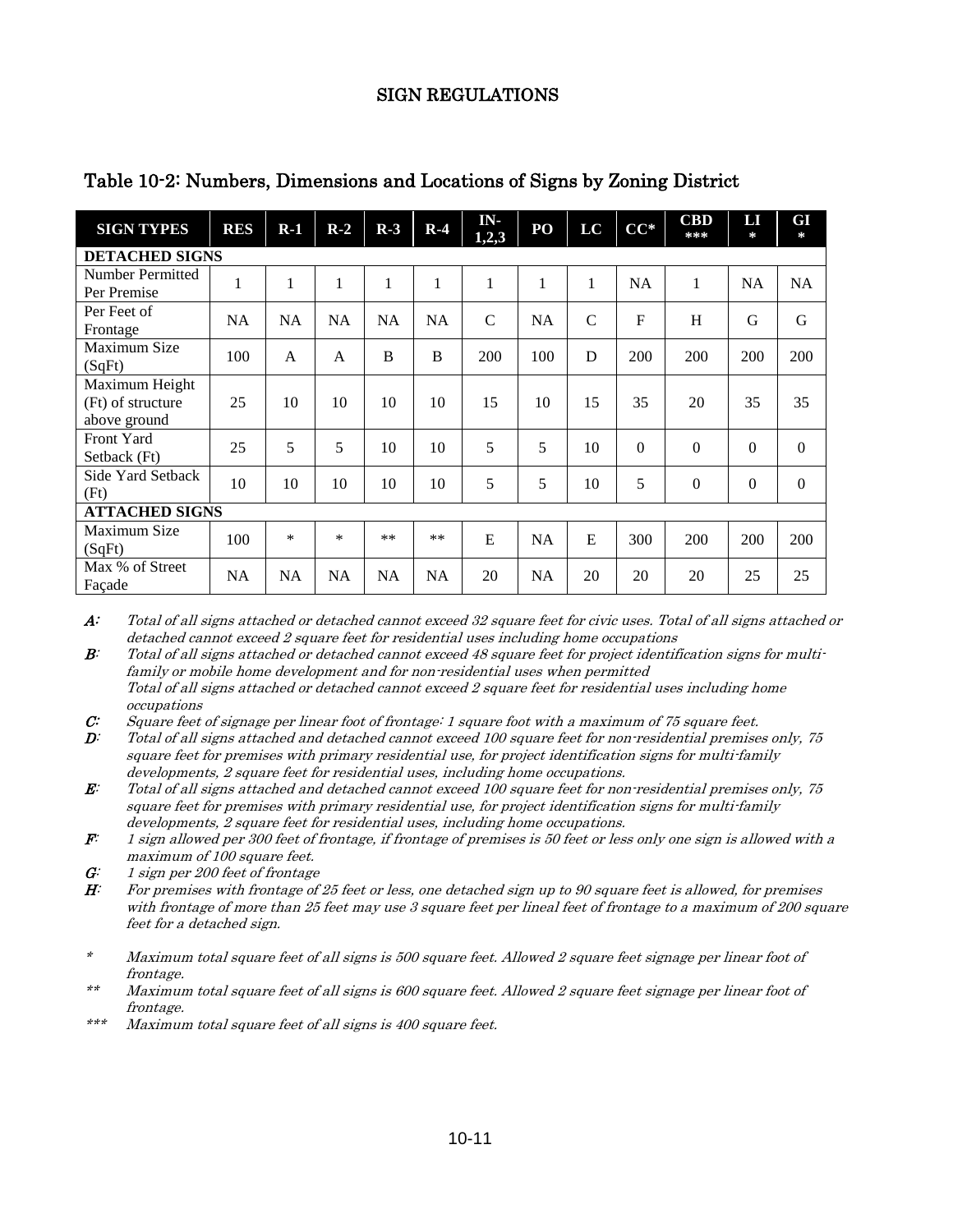## 1008 General Permit Procedures

#### a. Applicability

Any installation, modification, or expansion of any sign, which is not exempt from the provisions of this Article, shall be subject to the following permit procedure prior to installation.

#### b. Maintenance of Valid Sign Permit

The owner/tenant of a property containing signs requiring a permit under this ordinance shall at all times maintain in force a sign permit for such property. Sign permits shall be issued for individual zoned lots or business frontages. A sign permit may be revoked if the sign is not maintained in good condition.

#### c. Sign Permit Applications

All applications for sign permits shall be submitted to the Zoning Administrator in accordance with application specifications established by the Zoning Administrator.

d. Action

Within ten working days of the submission of a complete application for a sign permit, the Zoning Administrator shall either:

- 1. Issue the sign permit, if the sign conforms to the provisions of this Article.
- 2. Reject the sign permit if the sign(s) that is the subject of the application fails in any way to conform to the requirements of this Article.

#### e. Permit Expiration

If a sign is not constructed in accordance with an approved permit within six months of the date of approval, such permit shall lapse.

f. Assignment of Sign Permits

A current and valid sign permit shall be freely assignable to a successor as owner of the property or holder of a business license for the same premises.

## 1009 Nonconforming Signs

- a. All permanent signs in place and lawfully established on the effective date of this Ordinance shall be considered as legal nonconforming signs. The copy of such a sign may be changed from time to time, provided that the sign area shall not be enlarged beyond the sign area in existence on the effective date.
- b. Any nonconforming sign which presently is or becomes structurally damaged or deteriorated, more than 50% of its replacement cost, shall be either removed or altered so